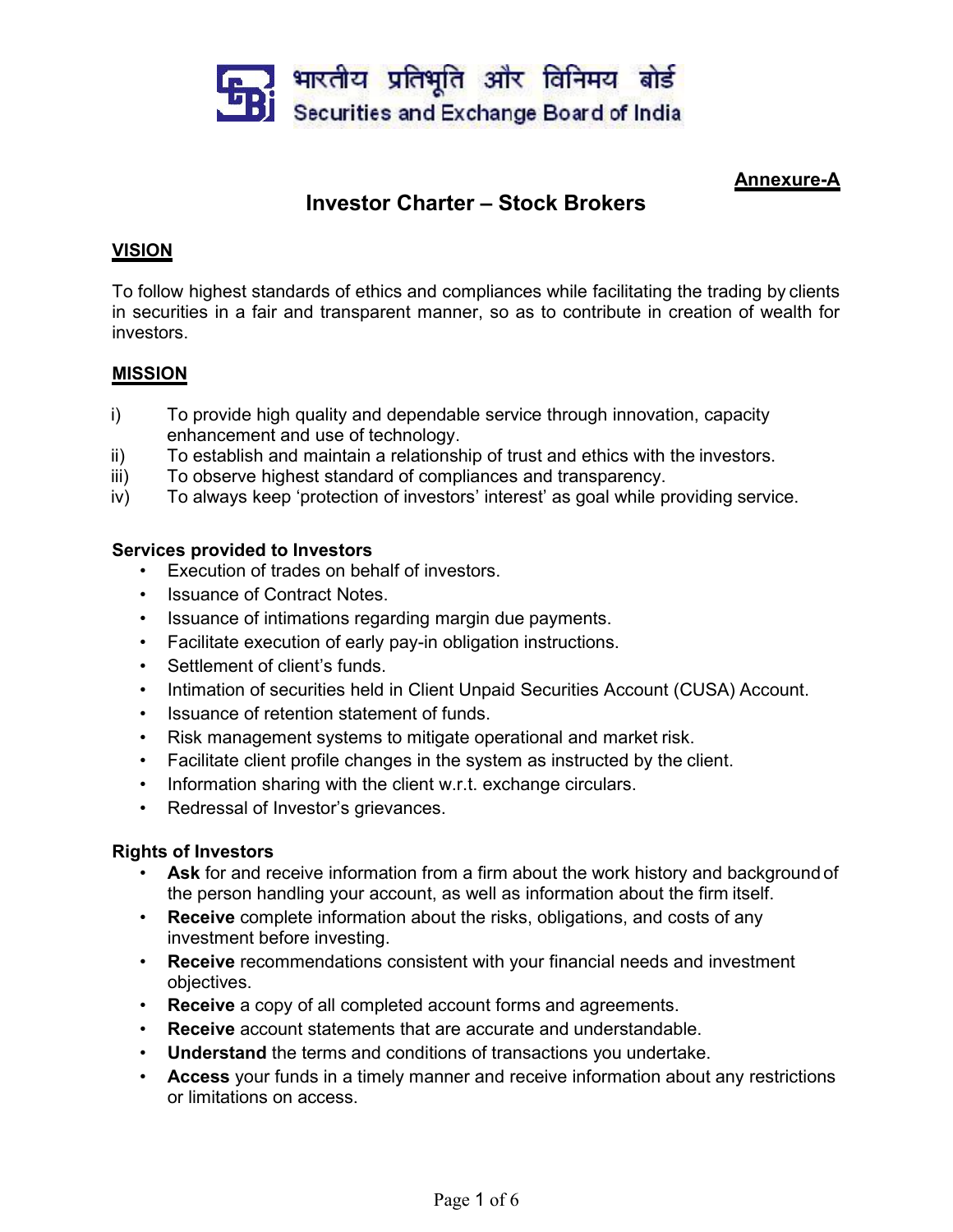

- **Receive** complete information about maintenance or service charges, transaction or redemption fees, and penalties.
- **Discuss** your grievances with compliance officer of the firm and receive prompt attention to and fair consideration of your concerns.

| Various activities of Stock Brokers with timelines |  |
|----------------------------------------------------|--|
|----------------------------------------------------|--|

| S.No.            | <b>Activities</b>                                                         | <b>Expected Timelines</b>                                                                                                                                     |
|------------------|---------------------------------------------------------------------------|---------------------------------------------------------------------------------------------------------------------------------------------------------------|
| 1.               | KYC entered into KRA System and<br><b>CKYCR</b>                           | 10 days of account opening                                                                                                                                    |
| 2.               | <b>Client Onboarding</b>                                                  | Immediate, but not later than one week                                                                                                                        |
| $\overline{3}$ . | Order execution                                                           | Immediate on receipt of order, but not<br>later than the same day                                                                                             |
| 4.               | Allocation of Unique Client Code                                          | Before trading                                                                                                                                                |
| 5.               | Copy of duly completed Client<br><b>Registration Documents to clients</b> | 7 days from the date of upload of Unique<br>Client Code to the Exchange by the<br>trading member                                                              |
| 6.               | Issuance of contract notes                                                | 24 hours of execution of trades                                                                                                                               |
| 7 <sub>1</sub>   | Collection of upfront margin from<br>client                               | Before initiation of trade                                                                                                                                    |
| 8.               | Issuance of intimations regarding<br>other margin due payments            | At the end of the T day                                                                                                                                       |
| 9.               | Settlement of client funds                                                | 30 days / 90 days for running account<br>settlement (RAS) as per the preference of<br>client.<br>If consent not given for RAS – within 24<br>hours of pay-out |
| 10.              | 'Statement of Accounts' for Funds,<br><b>Securities and Commodities</b>   | Weekly basis (Within four trading days of<br>following week)                                                                                                  |
| 11.              | Issuance of retention statement of<br>funds/commodities                   | 5 days from the date of settlement                                                                                                                            |
| 12.              | <b>Issuance of Annual Global</b><br><b>Statement</b>                      | 30 days from the end of the financial year                                                                                                                    |
|                  | 13. Investor grievances redressal                                         | 30 days from the receipt of the complaint                                                                                                                     |

# **DOs and DON'Ts for Investors**

| <b>DOs</b>                                    | DON'Ts                           |
|-----------------------------------------------|----------------------------------|
| 1. Read all documents and conditions being    | 1. Do not deal with unregistered |
| agreed before signing the account opening     | stock broker.                    |
| form.                                         | 2. Do not forget to strike off   |
| 2. Receive a copy of KYC, copy of account     | blanks in your account           |
| opening documents and Unique Client Code.     | opening and KYC.                 |
| 3. Read the product / operational framework / | 3. Do not submit an incomplete   |
| timelines related to various Trading and      | account opening and KYC          |
| Clearing & Settlement processes.              | form.                            |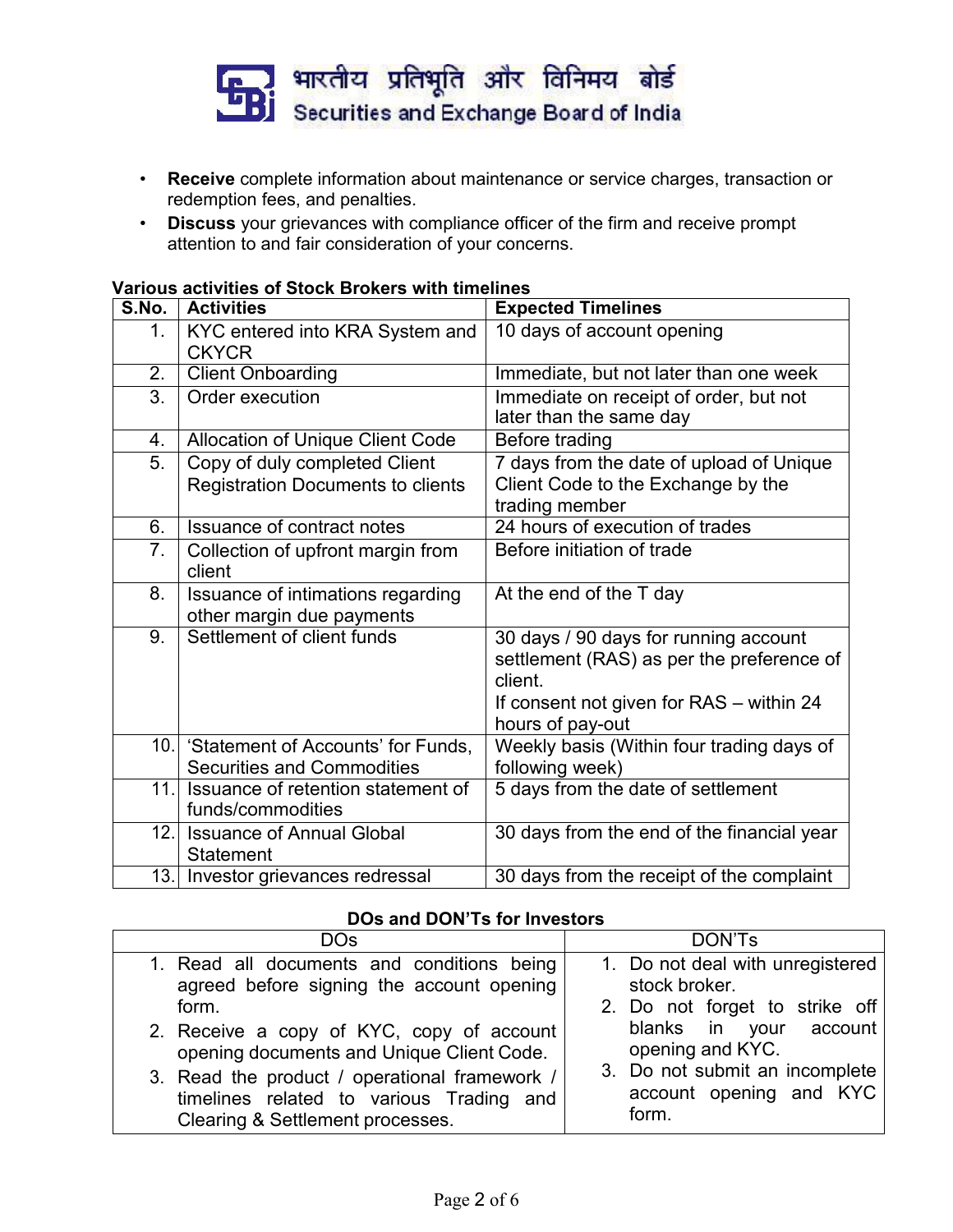

- 4. Receive all information about brokerage, fees and other charges levied.
- 5. Register your mobile number and email ID in your trading, demat and bank accounts to get regular alerts on your transactions.
- 6. If executed, receive a copy of Power of Attorney. However, Power of Attorney is not a mandatory requirement as per SEBI / Stock Exchanges. Before granting Power of Attorney, carefully examine the scope and implications of powers being granted.
- 7. Receive contract notes for trades executed, showing transaction price, brokerage, GST and STT etc. as applicable, separately, within **the contract of the State Corporation** Exchange and 24 hours of execution of trades.
- 8. Receive funds and securities / commodities on time within 24 hours from pay-out.
- 9. Verify details of trades, contract notes and statement of account and approach relevant  $\begin{bmatrix} 8 & 0 \end{bmatrix}$ authority for any discrepancies. Verify trade details on the Exchange websites from the trade verification facility provided by the Exchanges.
- 10. Receive statement of accounts periodically. If opted for running account settlement, account has to be settled by the stock broker as per the option given by the client (30 or 90 days).
- 11. In case of any grievances, approach stock broker or Stock Exchange or SEBI for getting the same resolved within prescribed timelines.
- 4. Do not forget to inform any change in information linked to trading account and obtain confirmation of updation in the system.
- 5. Do not transfer funds, for the purposes of trading to anyone other than a stock broker. No payment should be made in name of employee of stock broker.
- 6. Do not ignore any emails / SMSs received with regards to trades done, from the Stock<br>Exchange and raise a Exchange and raise a concern, if discrepancy is observed.
- 7. Do not opt for digital contracts, if not familiar with computers.
- not share trading password.
- 9. Do not fall prey to fixed / guaranteed returns schemes.
- 10. Do not fall prey to fraudsters sending emails and SMSs luring to trade in stocks / securities promising huge profits.
- 11. Do not follow herd mentality for investments. Seek expert and professional advice for your investments.

# **Grievance Redressal Mechanism**

**Level 1** – Approach the Stock Broker at the designated Investor Grievance e-mail ID of the stock broker. The Stock Broker will strive to redress the grievance immediately, but not later than 30 days of the receipt of the grievance.

**Level 2** – Approach the Stock Exchange using the grievance mechanism mentioned at the website of the respective exchange.

Complaints Resolution Process at Stock Exchange explained graphically: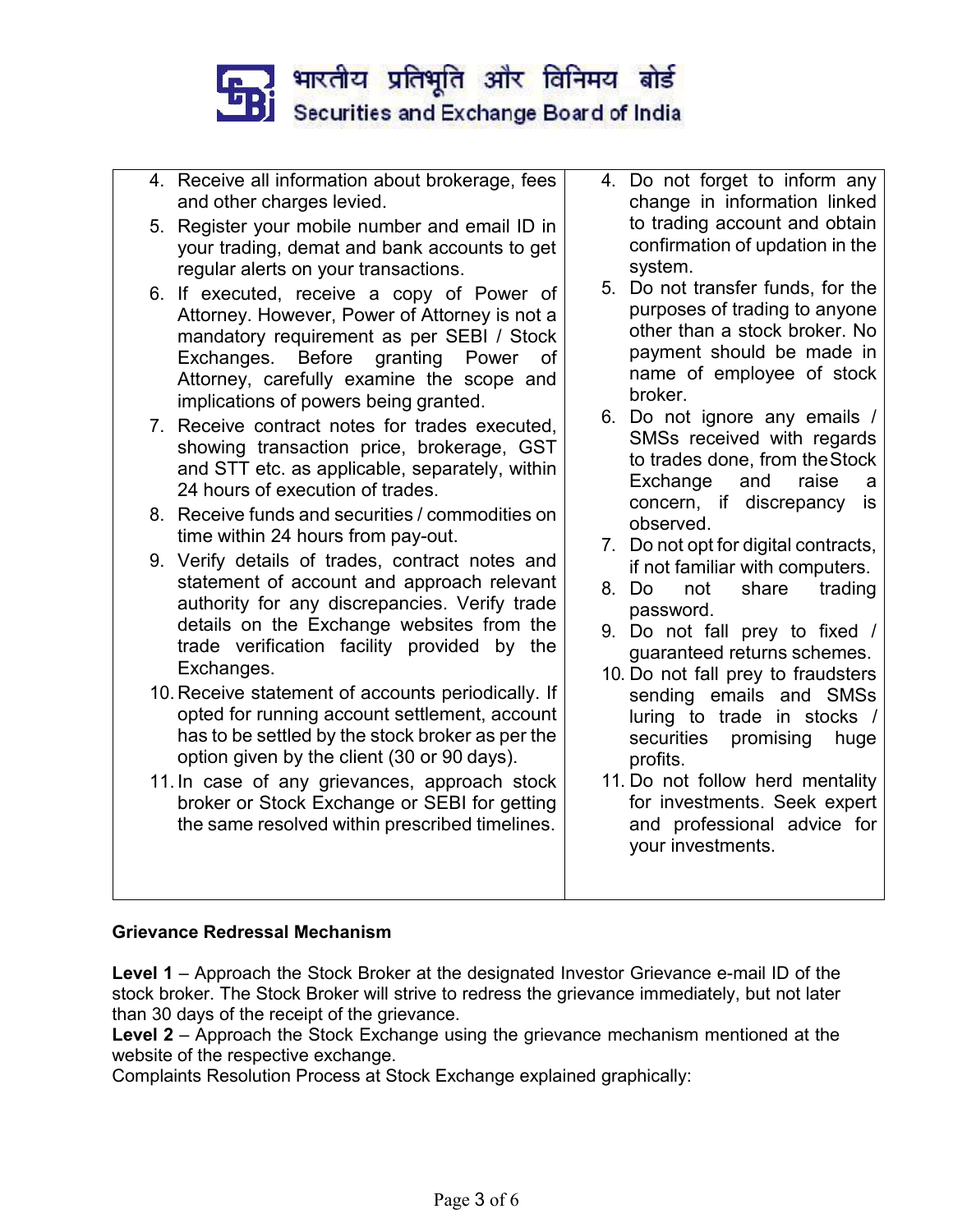

#### **Timelines for complaint resolution process atStock Exchanges against stock brokers**

| <b>S. No.</b>  | <b>Type of Activity</b>                                                                                     | <b>Timelines for activity</b>                                                                                                                                                                           |
|----------------|-------------------------------------------------------------------------------------------------------------|---------------------------------------------------------------------------------------------------------------------------------------------------------------------------------------------------------|
| 1.             | <b>Receipt of Complaint</b>                                                                                 | Day of complaint (C Day).                                                                                                                                                                               |
| 2.             | Additional information sought from the<br>investor, if any, and provisionally<br>forwarded to stock broker. | $C + 7$ Working days.                                                                                                                                                                                   |
| 3.             | Registration of the complaint and<br>forwarding to the stock broker.                                        | C+8 Working Days i.e. T day.                                                                                                                                                                            |
| 4.             | Amicable Resolution.                                                                                        | T+15 Working Days.                                                                                                                                                                                      |
| 5.             | Refer<br>to<br>Grievance<br>Redressal<br>Committee (GRC), in case of no<br>amicable resolution.             | T+16 Working Days.                                                                                                                                                                                      |
| 6.             | Complete resolution process post $ T + 30$ Working Days.<br>GRC.                                            |                                                                                                                                                                                                         |
| 7 <sub>1</sub> | In case where the GRC Member<br>requires additional information, GRC<br>order shall be completed within.    | T + 45 Working Days.                                                                                                                                                                                    |
| 8.             | Implementation of GRC Order.                                                                                | On receipt of GRC Order, if the order is in<br>favour of the investor, debit the funds of the<br>stock broker. Order for debit is issued<br>immediately or as per the directions given in<br>GRC order. |
| 9.             | In case the stock broker is aggrieved<br>by the GRC order, will provide<br>intention to avail arbitration   | Within 7 days from receipt of order                                                                                                                                                                     |